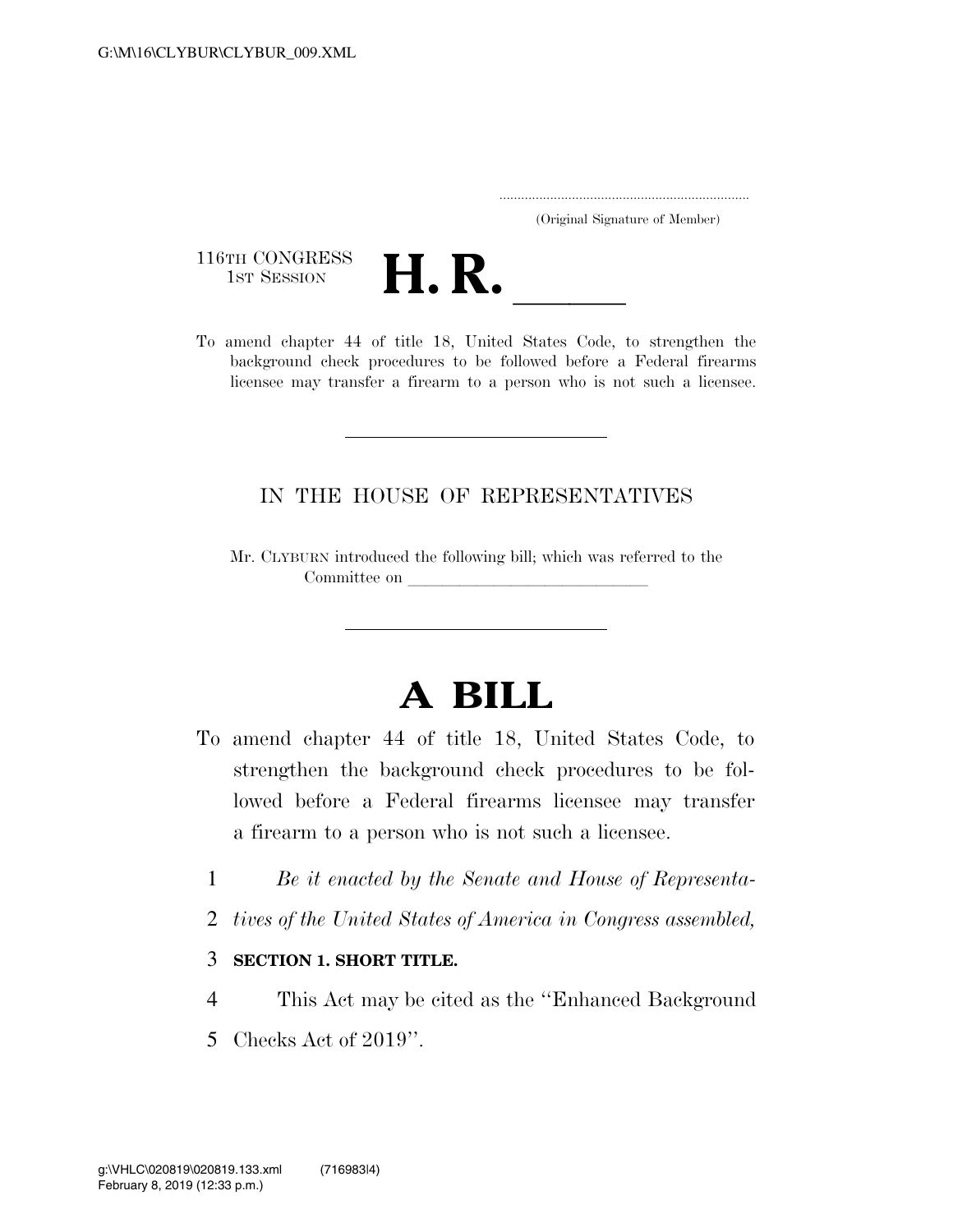| 1              | SEC. 2. STRENGTHENING OF BACKGROUND CHECK PROCE-        |
|----------------|---------------------------------------------------------|
| $\overline{2}$ | DURES TO BE FOLLOWED BEFORE A FED-                      |
| 3              | ERAL FIREARMS LICENSEE MAY TRANSFER A                   |
| $\overline{4}$ | FIREARM TO A PERSON WHO IS NOT SUCH A                   |
| 5              | LICENSEE.                                               |
| 6              | Section $922(t)(1)(B)(ii)$ of title 18, United States   |
| 7              | Code is amended—                                        |
| 8              | $(1)$ in paragraph $(1)(B)$ , by striking clause (ii)   |
| 9              | and inserting the following:                            |
| 10             | "(ii) in the event the system has not notified          |
| 11             | the licensee that the receipt of a firearm by such      |
| 12             | other person would violate subsection $(g)$ or $(n)$ of |
| 13             | this section-                                           |
| 14             | not fewer than 10 business days<br>``(I)                |
| 15             | (meaning a day on which State offices are               |
| 16             | open) has elapsed since the licensee contacted          |
| 17             | the system, and the system has not notified the         |
| 18             | licensee that the receipt of a firearm by such          |
| 19             | other person would violate subsection (g) or (n)        |
| 20             | of this section, and the other person has sub-          |
| 21             | mitted, electronically through a website estab-         |
| 22             | lished by the Attorney General or by first-class        |
| 23             | mail, a petition for review which—                      |
| 24             | "(aa) certifies that such other person                  |
| 25             | has no reason to believe that such other                |
| 26             | person is prohibited by Federal, State, or              |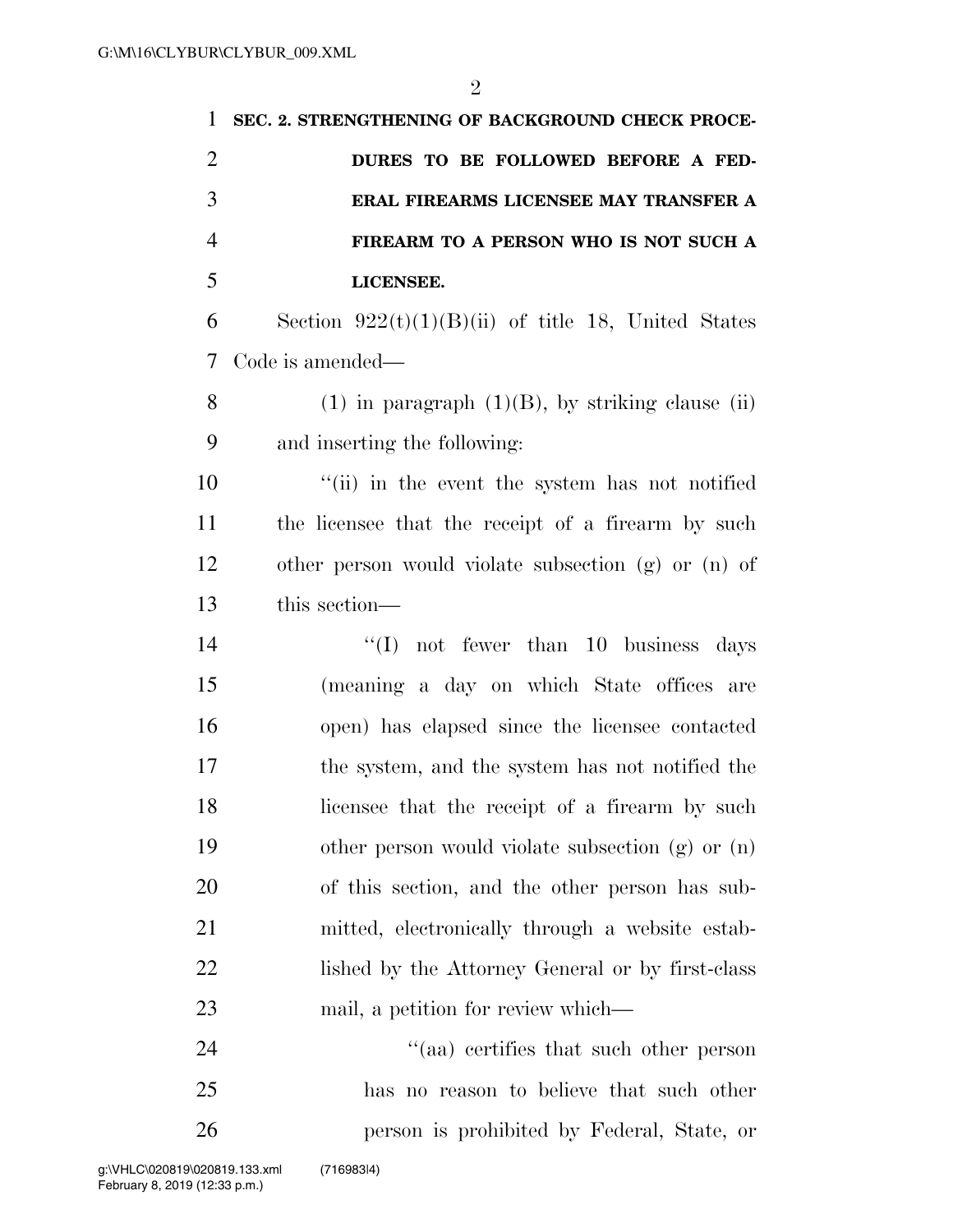3

| $\mathbf{1}$   | local law from purchasing or possessing a          |
|----------------|----------------------------------------------------|
| $\overline{2}$ | firearm; and                                       |
| 3              | "(bb) requests that the system re-                 |
| $\overline{4}$ | spond to the contact referred to in sub-           |
| 5              | paragraph (A) within 10 business days              |
| 6              | after the date the petition was submitted          |
| 7              | (or, if the petition is submitted by first-        |
| 8              | class mail, the date the letter containing         |
| 9              | the petition is postmarked); and                   |
| 10             | $\lq\lq$ (II) 10 business days have elapsed since  |
| 11             | the other person so submitted the petition, and    |
| 12             | the system has not notified the licensee that the  |
| 13             | receipt of a firearm by such other person would    |
| 14             | violate subsection $(g)$ or $(n)$ of this section; |
| 15             | and"; and                                          |
| 16             | $(2)$ by adding at the end the following:          |
| 17             | $\lq(7)$ The Attorney General shall—               |
| 18             | $(4)$ prescribe the form on which a peti-          |
| 19             | tion shall be submitted pursuant to paragraph      |
| 20             | (1)(B)(ii);                                        |
| 21             | $\lq\lq$ (B) make the form available electroni-    |
| 22             | cally, and provide a copy of the form to all li-   |
| 23             | censees referred to in paragraph $(1)$ ;           |